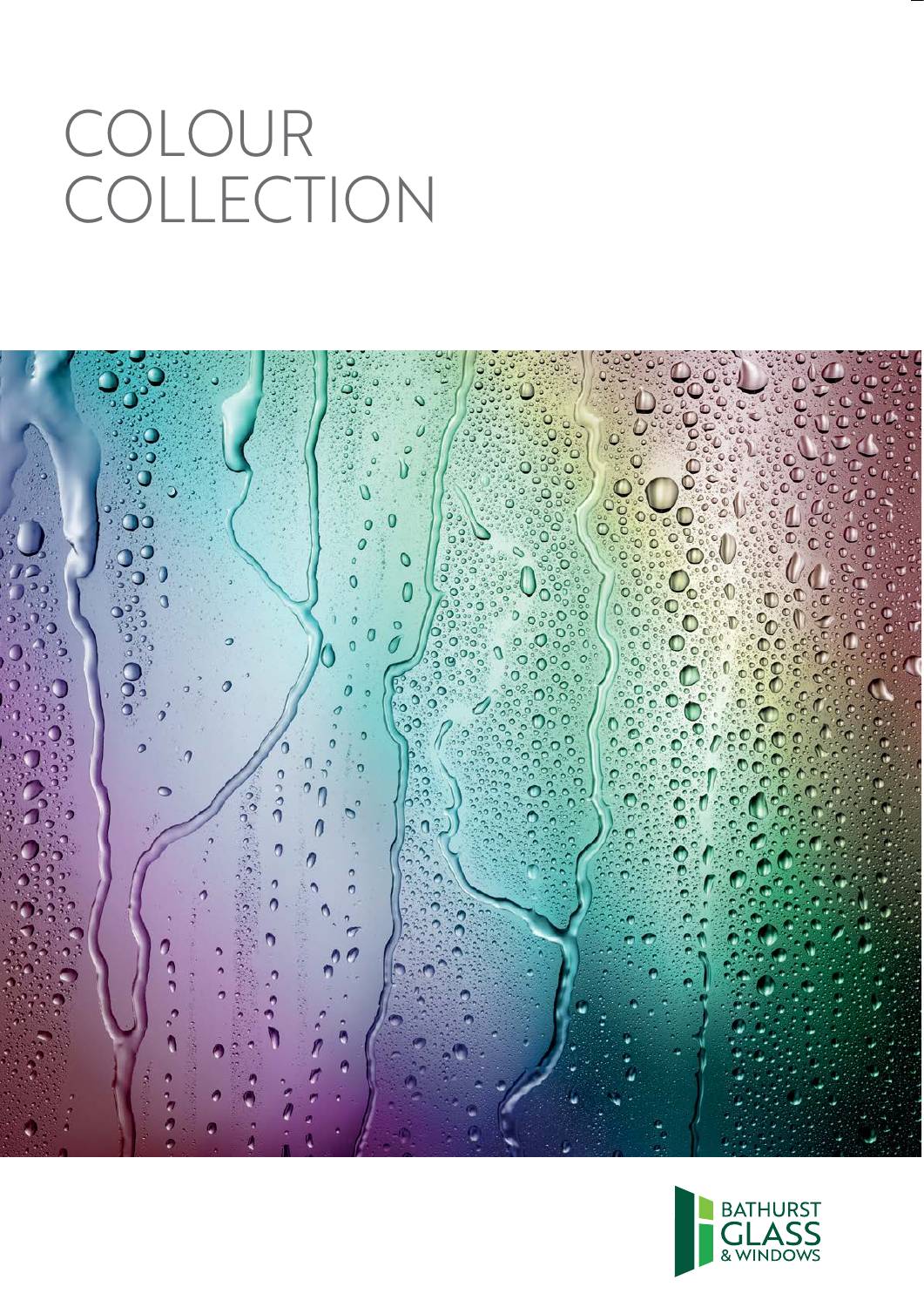## COLOUR COLLECTION

## **ESSENTIALS RANGE**

The Essentials Range has been carefully hand selected to reflect popular colours trending in the building industry.

The Essentials Range provides a neutral palette giving you great design scope and flexibility.

Highlight the clean lines and shapes of your windows and doors with the perfect modernist match from the Essentials Range of colours.

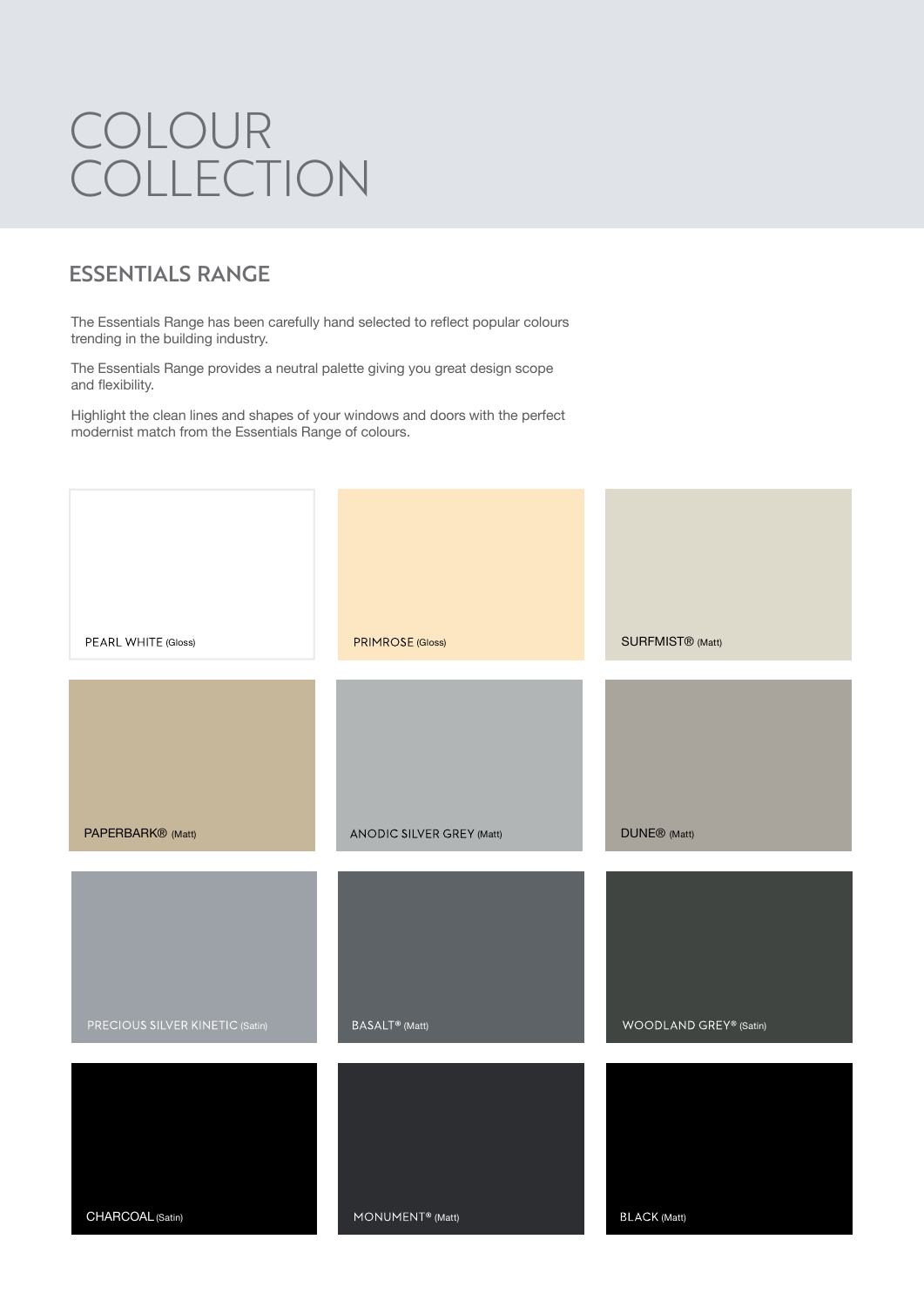## **CUSTOM COLLECTION**

We understand and value the importance of colour and finish to your home's design.

Below is a sample of the colours offered in the Custom Collection.

Still can't find that perfect colour? We also offer a specialised colour matching service. If you can dream it we can create it. Simply speak to our friendly team.



The Custom Collection is available on request and may vary in cost to colours offered in the Essentials Range. Guaranteed Colorbond® compatible. Colour swatches are a guide only due to reproduction constraints.